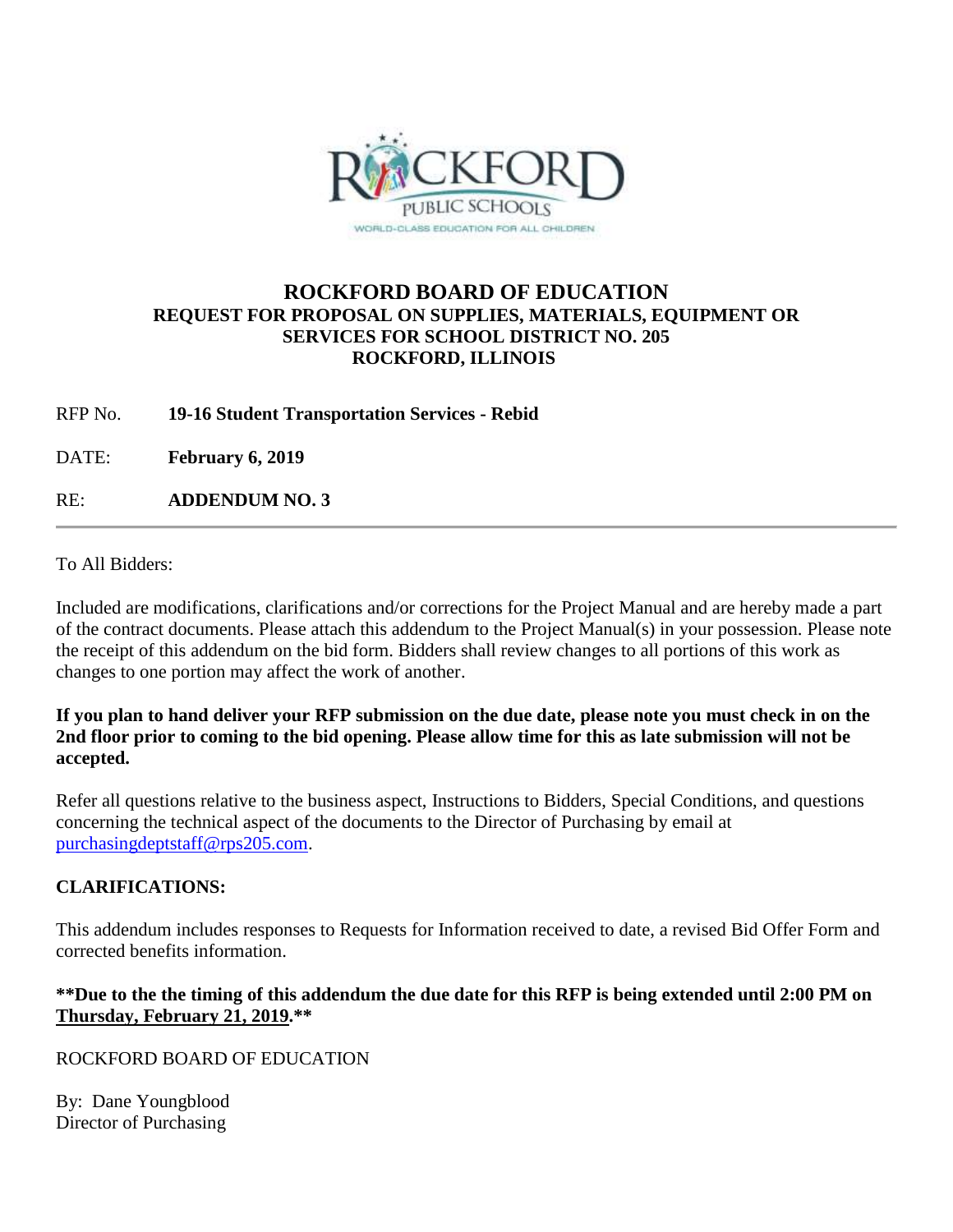### **CLARIFICATIONS**

Below are Requests for information we have received through January 31, 2019, and corresponding responses:

- 1. Can the pricing form be changed to the volume new volume required post three tier announcement? Various numbers have been suggested in news article? It appears the revised pricing forms are not accurate.
	- a. **Please use the attached bid sheet.** There should be 165 total routes.
- 2. The Bell Schedule needs clarity. With the adjustment it appears that High Schools and Middle Schools have a window of 30 minutes...with load we are having a hard time understanding logistics.
	- a. Source Bell Times are correct.
- 3. How many daily buses go to each High School?
	- a. Currently 23 buses at Auburn, 17 at East, 24 at Guilford and 27 at Jefferson. The District plans on adding 25 buses to the total of 91 for a total of 116.
- 4. Addendum 2 page. Can you give a description of Job codes 500,995,410,412, N12,210,212,510
	- a. 500 Bus Driver
	- b. 995 Substitute Bus Driver
	- c. 410 10 Month RBMA
	- d. 412 12 Month RBMA
	- e. N12 12 Month Administrator
	- f. 210 10 Month Office Professional
	- g. 212 12 Month Office Professional
- 5. What is the hardware version of Zonar?
	- a. SEJ-V3.
- 6. Addendum 2 Page 16 lists 175 employees participating in 1000 Deductible plan 222 Drivers are listed with wage. Are the 47 Bus drivers participating in another plan? If so is it an HSA and what are the cost and contributions?
	- a. See attached tables with health care participation and costs. Please disregard previous tables.
- 7. Information from the pre-bid meeting stated 166 triple routes. The answer in addendum 2, question 2 says 165 routes. The Pricing Page has 168 routes. How many routes should we bid?
	- a. 165 total.
- 8. The pricing page still has 58 double and 10 single routes listed on lines 11 and 12. I thought these were going to be removed since there are no double or single routes in the new structure? Can you please remove or explain how we should bid these?
	- a. There could be single and double routes. Please bid as a triple route as they could run the full amount of time or have the ability to use the driver to fill in at other times.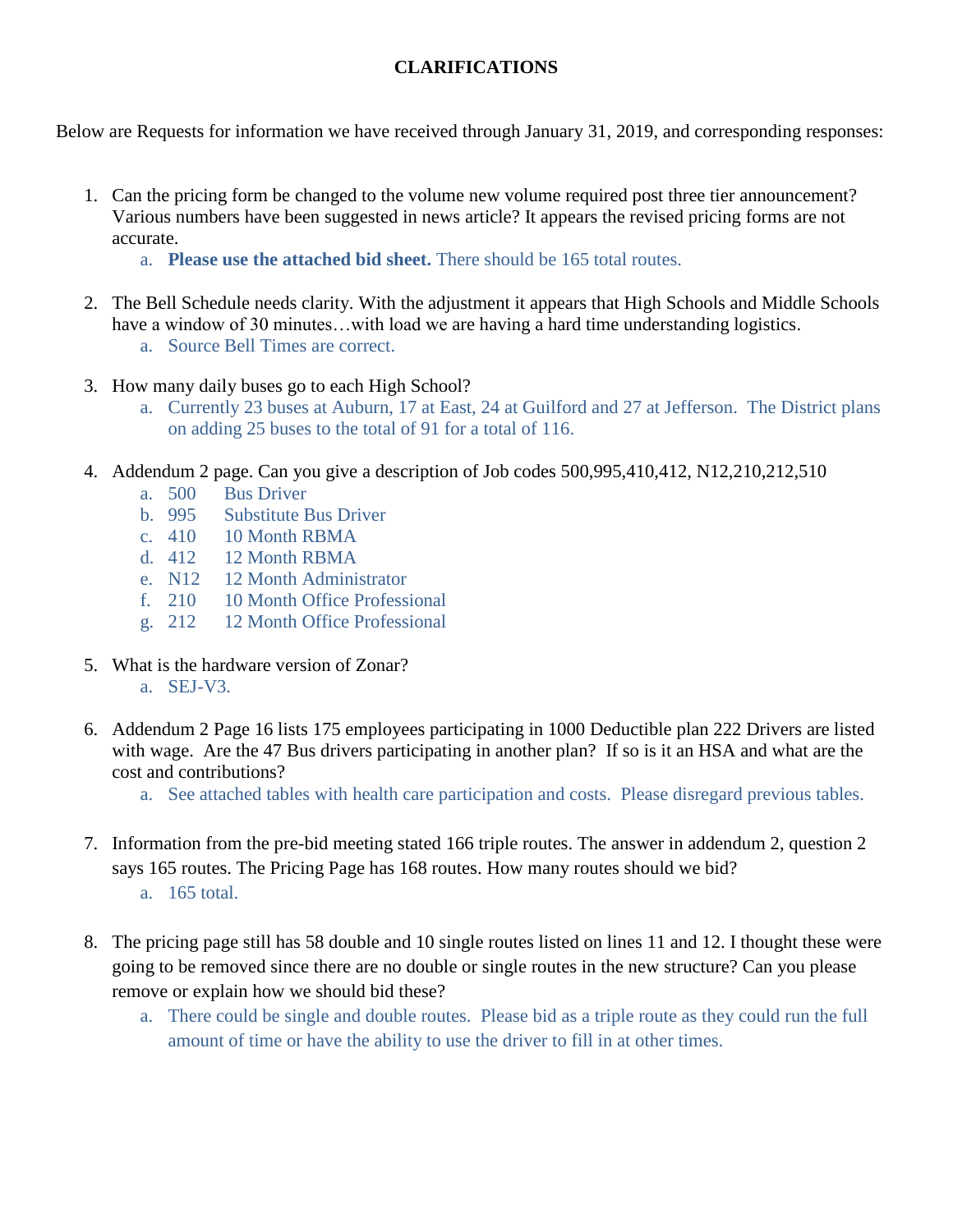- 9. There are no base route hours in the RFP. Each bidder may assume something different and therefore make it difficult to compare. In 2017, routes averaged 5.73 hours for primarily double routes. With the new triple route structure, can we assume a 6.5 hour base rate with extra hour charges so everyone is bidding on the same thing? This can obviously be adjusted once the actual routes are completed.
	- a. 6.5 hours would work for consistency of the bidding process.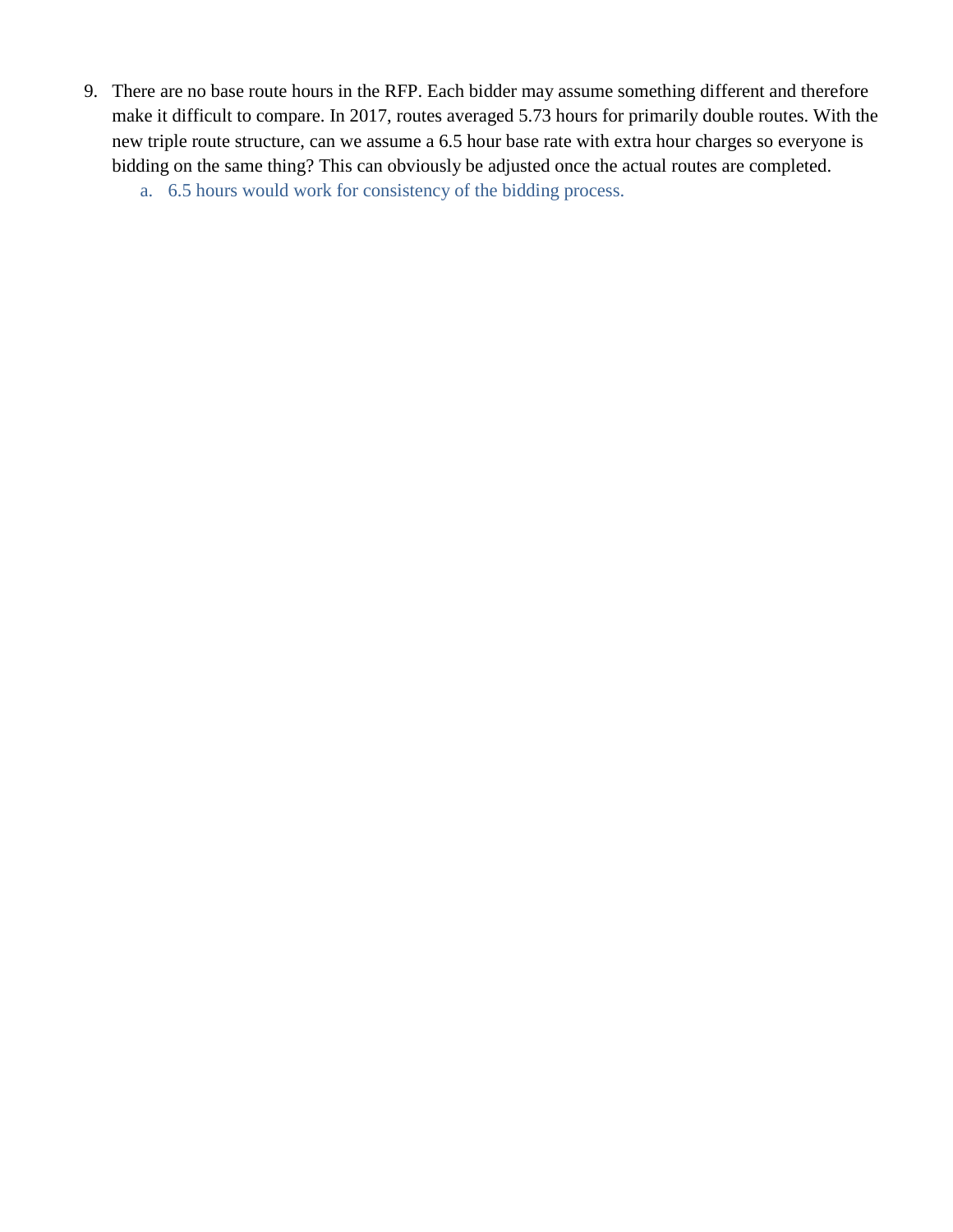**Company Name**

### **BID OFFER FORM**

#### **BID SUBMITTED BY:**

| <b>Company Name</b>                         | <b>Company Officer Typed Name &amp; Title</b> |  |
|---------------------------------------------|-----------------------------------------------|--|
| <b>Address</b>                              | <b>City, State &amp; Zip Code</b>             |  |
| Phone No.                                   | Fax No.                                       |  |
| E-mail                                      | <b>FEIN</b>                                   |  |
| <b>Company Officer Signature (required)</b> | Date                                          |  |

| <b>BUSES ON ROUTES</b> |                                 |                     |    |                                    |                                                            |                                        |                                        |  |
|------------------------|---------------------------------|---------------------|----|------------------------------------|------------------------------------------------------------|----------------------------------------|----------------------------------------|--|
|                        |                                 |                     |    |                                    | $2019 - 2020$                                              | $2020 - 2021$                          | $2021 - 2022$                          |  |
| <b>ITEM</b><br>No.     | <b>DESCRIPTION</b>              | #OF<br><b>BUSES</b> | AM | <b>PM</b>                          | <b>UNIT COST \$</b><br>Per Bus Per Dav                     | <b>UNIT COST \$</b><br>Per Bus Per Day | <b>UNIT COST \$ Per Bus</b><br>Per Day |  |
|                        |                                 |                     |    | <b>Estimated 3 tier Bus System</b> |                                                            |                                        |                                        |  |
| 10                     | Daily Buses on Routes           | 110                 | 3  | 3                                  |                                                            |                                        |                                        |  |
| 11                     | Daily Buses on Routes           | 45                  | 2  | 2                                  |                                                            |                                        |                                        |  |
| 12                     | Daily Buses on Routes           | 10                  |    |                                    |                                                            |                                        |                                        |  |
|                        |                                 |                     |    |                                    |                                                            |                                        |                                        |  |
|                        |                                 |                     |    |                                    | 2A - NOON ROUTES - Daily 6 sites w for 175 days            |                                        |                                        |  |
| 13                     | Noon Daily Buses on<br>Route    | 21                  |    |                                    |                                                            |                                        |                                        |  |
|                        | Noon Daily Buses on             |                     |    |                                    |                                                            |                                        |                                        |  |
| 14                     | Route                           | 2                   |    | 2                                  |                                                            |                                        |                                        |  |
|                        |                                 |                     |    |                                    | 3A - ACTIVITY RUNS - Daily activity runs for 150 days.     |                                        |                                        |  |
|                        | Daily Activity Bus              |                     |    |                                    |                                                            |                                        |                                        |  |
| 15                     | Routes                          | 67                  |    |                                    |                                                            |                                        |                                        |  |
|                        |                                 |                     |    |                                    |                                                            |                                        |                                        |  |
|                        |                                 |                     |    |                                    | 4A - SUMMER SCHOOL BUSES ON ROUTE - 20 days to 9 locations |                                        |                                        |  |
| 16                     | Summer School buses on<br>route | 38                  |    |                                    |                                                            |                                        |                                        |  |

|             | 5A - FIELD TRIPS - Per Mile and Per Hour, 3549 field trips in 2017 - 2018 |             |                 |                  |                 |                 |                 |             |                 |  |
|-------------|---------------------------------------------------------------------------|-------------|-----------------|------------------|-----------------|-----------------|-----------------|-------------|-----------------|--|
|             |                                                                           |             |                 |                  | $2019 - 2020$   | $2020 - 2021$   | $2021 - 2022$   |             |                 |  |
| <b>ITEM</b> |                                                                           | <b>PER</b>  | <b>HOURS</b>    | <b>COST PERI</b> | <b>COST PER</b> | <b>COST PER</b> | <b>COST PER</b> | PER         | <b>COST PER</b> |  |
| No.         | <b>DESCRIPTION</b>                                                        | <b>YEAR</b> | <b>PER YEAR</b> | <b>MILE</b>      | <b>HOUR</b>     | <b>MILE</b>     | <b>HOUR</b>     | <b>MILE</b> | <b>HOUR</b>     |  |
| 17          | 71/72 Passenger Buses                                                     | 165.460     | 14.566          |                  |                 |                 |                 |             |                 |  |
| 18          | <b>Wheel Chair Buses</b>                                                  | 4.765       | 341             |                  |                 |                 |                 |             |                 |  |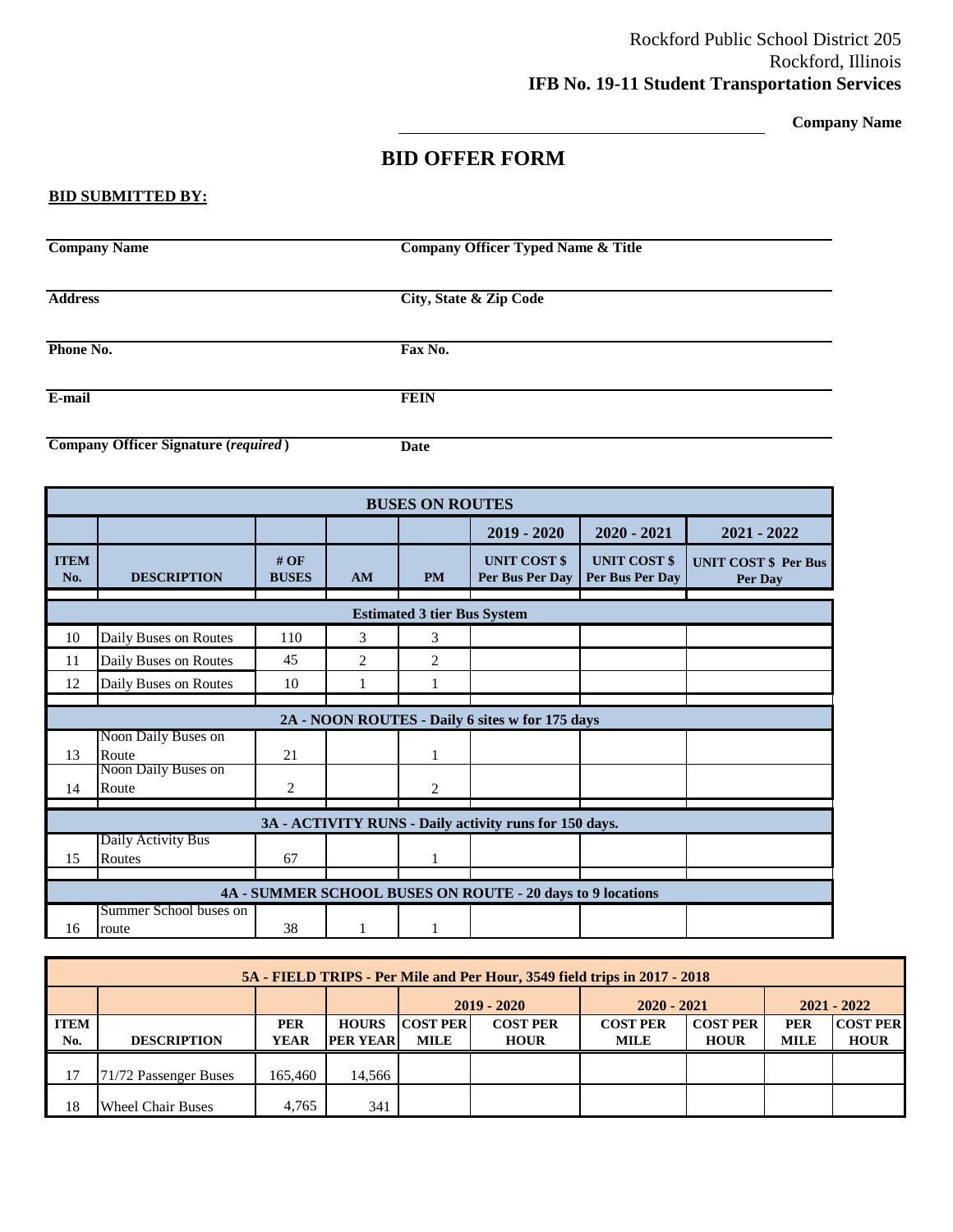**Company Name**

## **BID OFFER FORM**

| <b>6A - BUS SAFETY &amp; STUDENT TRAINING AND STUDENT REGISTRATION</b> |                      |                |              |                  |                 |                 |                 |               |                 |
|------------------------------------------------------------------------|----------------------|----------------|--------------|------------------|-----------------|-----------------|-----------------|---------------|-----------------|
|                                                                        |                      |                |              |                  | $2019 - 2020$   | $2020 - 2021$   |                 | $2021 - 2022$ |                 |
|                                                                        |                      |                |              |                  |                 |                 |                 | <b>COST</b>   |                 |
| <b>ITEM</b>                                                            |                      | # OF           | <b>TOTAL</b> | <b>COST PERI</b> | <b>COST PER</b> | <b>COST PER</b> | <b>COST PER</b> | <b>PER</b>    | <b>COST PER</b> |
| No.                                                                    | <b>DESCRIPTION</b>   | <b>DRIVERS</b> | <b>HOURS</b> | <b>DRIVER</b>    | <b>HOUR</b>     | <b>DRIVER</b>   | <b>HOUR</b>     | <b>DRIVER</b> | <b>HOUR</b>     |
|                                                                        | Bus Safety & Student |                |              |                  |                 |                 |                 |               |                 |
| 19                                                                     | Training             | 25             | ,250         |                  |                 |                 |                 |               |                 |

|                    | <b>7A - SATURDAY SAFETY PRESENTATIONS</b>       |                              |  |                                                        |                                        |  |  |  |  |
|--------------------|-------------------------------------------------|------------------------------|--|--------------------------------------------------------|----------------------------------------|--|--|--|--|
|                    | $2020 - 2021$<br>$2021 - 2022$<br>$2019 - 2020$ |                              |  |                                                        |                                        |  |  |  |  |
| <b>ITEM</b><br>No. | <b>DESCRIPTION</b>                              | # OF<br><b>PRESENTATIONS</b> |  | <b>COST PER PRESENTATION   COST PER PRESENTATION  </b> | <b>COST PER</b><br><b>PRESENTATION</b> |  |  |  |  |
|                    | 2 Hour Saturday Safety                          |                              |  |                                                        |                                        |  |  |  |  |
| 20                 | <b>Presentations</b>                            | 18                           |  |                                                        |                                        |  |  |  |  |

|             | 8A - SPECIAL RUNS & SHUTTLES- Per mile and Per Hour for 176 days |              |              |                 |                 |                 |                 |               |                 |  |
|-------------|------------------------------------------------------------------|--------------|--------------|-----------------|-----------------|-----------------|-----------------|---------------|-----------------|--|
|             |                                                                  |              |              | $2019 - 2020$   |                 | $2020 - 2021$   |                 | $2021 - 2022$ |                 |  |
| <b>ITEM</b> |                                                                  | <b>MILES</b> | <b>HOURS</b> | <b>COST PER</b> | <b>COST PER</b> | <b>COST PER</b> | <b>COST PER</b> | <b>PER</b>    | <b>COST PER</b> |  |
| No.         | <b>DESCRIPTION</b>                                               | PER DAY      | PER DAY      | MILE            | <b>HOUR</b>     | <b>MILE</b>     | <b>HOUR</b>     | <b>MILE</b>   | <b>HOUR</b>     |  |
|             | Special Runs - 6 buses on                                        |              |              |                 |                 |                 |                 |               |                 |  |
| 21          | route daily                                                      | 72.40        | 16.72        |                 |                 |                 |                 |               |                 |  |
|             | Shuttles - 5 buses on                                            |              |              |                 |                 |                 |                 |               |                 |  |
| 22          | route daily                                                      | 43.14        | 6.24         |                 |                 |                 |                 |               |                 |  |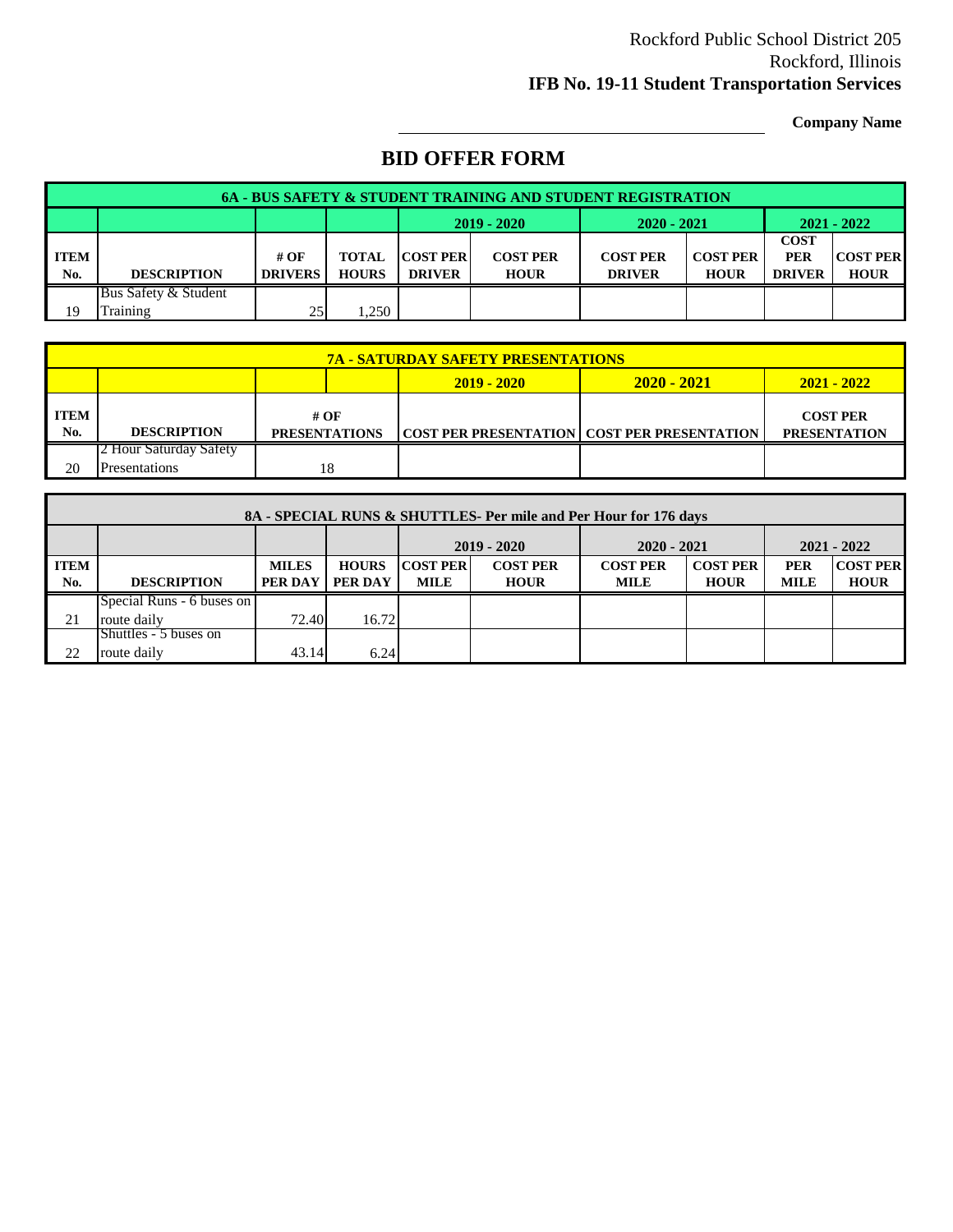

February 1, 2019

**Matt Zediker** Chief Human Resources Officer 501 7th St Rockford, IL 61104 (P) 815.966.3221 | (F) 815.972.3490 [zedikem@rps205.com](mailto:zedikem@rps205.com)

# RPS 205 Bus Driver Benefits (Wellness)

| 1000 Deductible      |                                                       |                                      |                                                |                              |
|----------------------|-------------------------------------------------------|--------------------------------------|------------------------------------------------|------------------------------|
|                      |                                                       |                                      |                                                |                              |
| <b>Rate Tier</b>     | <b>Estimated Average Monthly</b><br><b>Enrollment</b> | <b>Monthly Premium</b><br>Equivalent | <b>Monthly Employee</b><br><b>Contribution</b> | <b>Monthly District Cost</b> |
|                      |                                                       |                                      |                                                |                              |
|                      |                                                       |                                      |                                                |                              |
| <b>Employee Only</b> | 25                                                    | \$666.94                             | \$47.16                                        | \$619.78                     |
|                      |                                                       |                                      |                                                |                              |
| Employee + Spouse    | 17                                                    | \$1,429.02                           | \$126.10                                       | \$1,302.92                   |
|                      |                                                       |                                      |                                                |                              |
| Employe + Child(ren) | 24                                                    | \$1,343.67                           | \$134.09                                       | \$1,209.58                   |
|                      |                                                       |                                      |                                                |                              |
| Employee + Family    | 11                                                    | \$2,066.32                           | \$218.20                                       | \$1,848.12                   |
|                      |                                                       |                                      |                                                |                              |
| <b>Totals</b>        | 77                                                    |                                      |                                                | \$87,003.38                  |
|                      |                                                       |                                      |                                                |                              |

1 Employee HDHP/HSA  $$0.00$  monthly premium District Contribution- \$650.00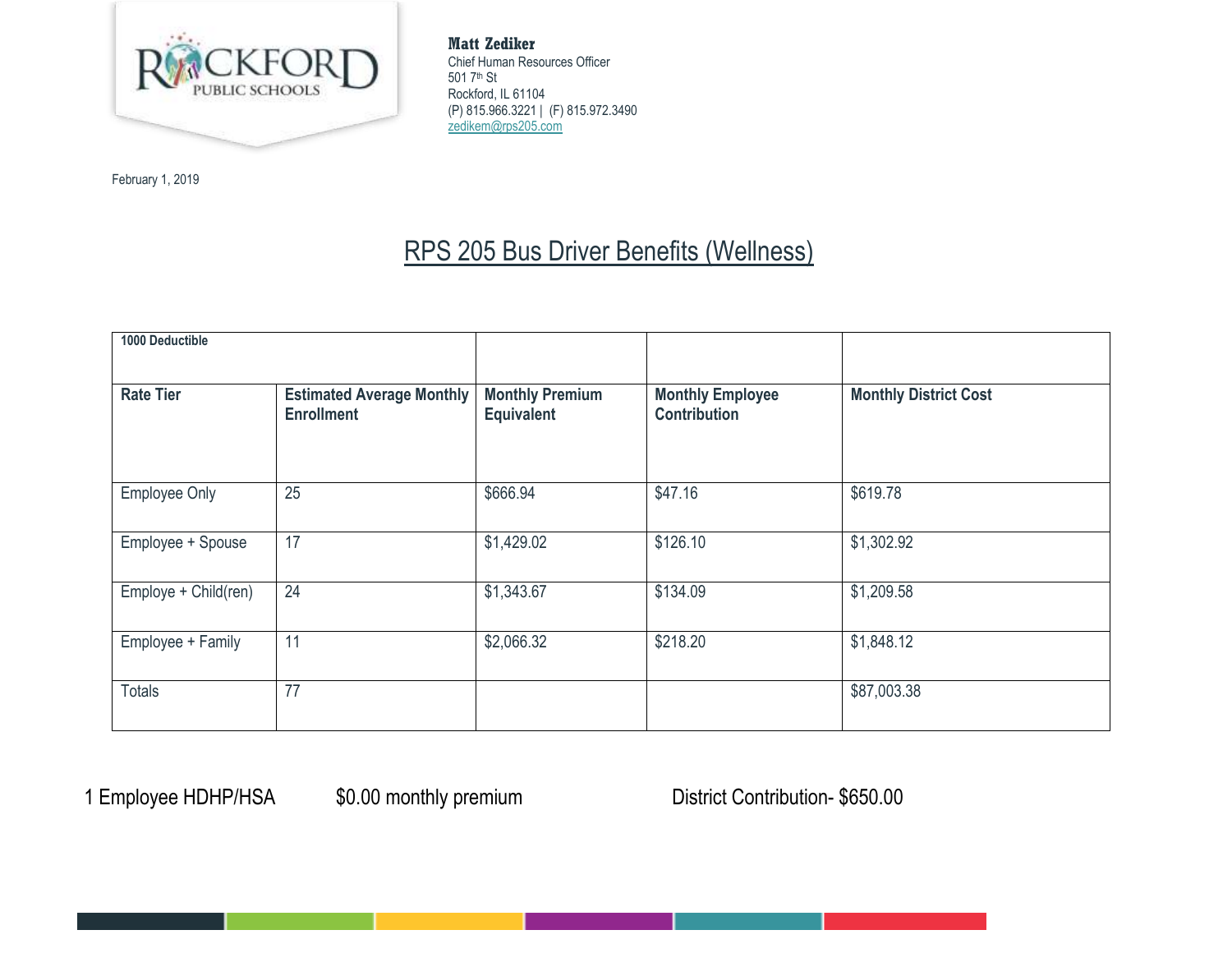

February 1, 2019

**Matt Zediker** Chief Human Resources Officer 501 7th St Rockford, IL 61104 (P) 815.966.3221 | (F) 815.972.3490 [zedikem@rps205.com](mailto:zedikem@rps205.com)

# RPS 205 Bus Driver Benefits (Non-Wellness)

| 1000 Deductible      |                                                       |                                             |                                                |                              |
|----------------------|-------------------------------------------------------|---------------------------------------------|------------------------------------------------|------------------------------|
| <b>Rate Tier</b>     | <b>Estimated Average Monthly</b><br><b>Enrollment</b> | <b>Monthly Premium</b><br><b>Equivalent</b> | <b>Monthly Employee</b><br><b>Contribution</b> | <b>Monthly District Cost</b> |
| <b>Employee Only</b> | 47                                                    | \$666.94                                    | \$62.88                                        | \$604.06                     |
| Employee + Spouse    | 16                                                    | \$1,429.02                                  | \$165.52                                       | \$1,263.50                   |
| Employe + Child(ren) | 10                                                    | \$1,343.67                                  | \$175.99                                       | \$1,167.68                   |
| Employee + Family    | 16                                                    | \$2,066.32                                  | \$278.81                                       | \$1,787.51                   |
| <b>Totals</b>        | 89                                                    |                                             |                                                | \$88,883.78                  |

1 Employee HDHP/HSA  $$0.00$  monthly premium District Contribution- \$650.00